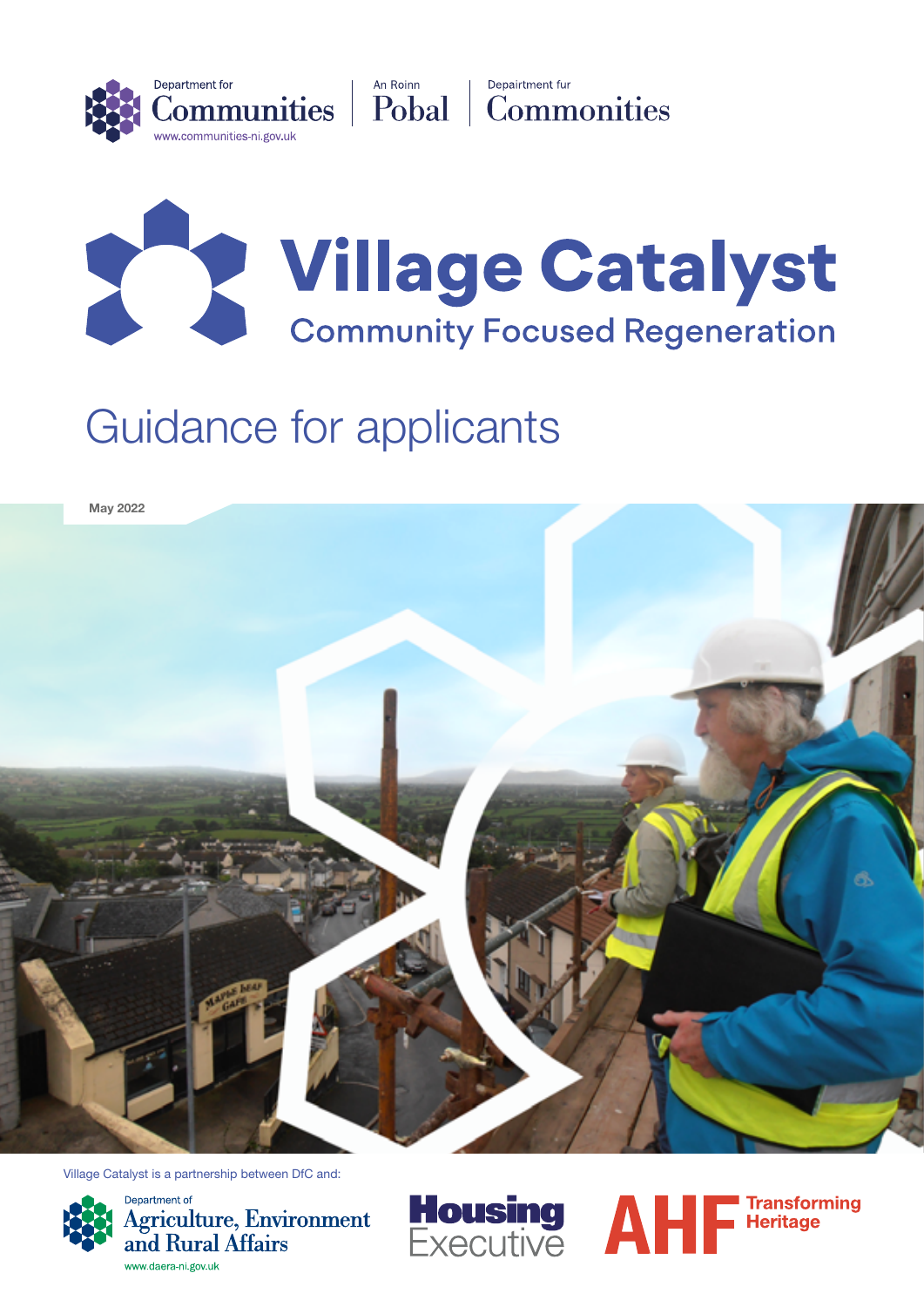# Historic Environment Division's Aim

To help communities to enjoy and realise the value of the historic environment.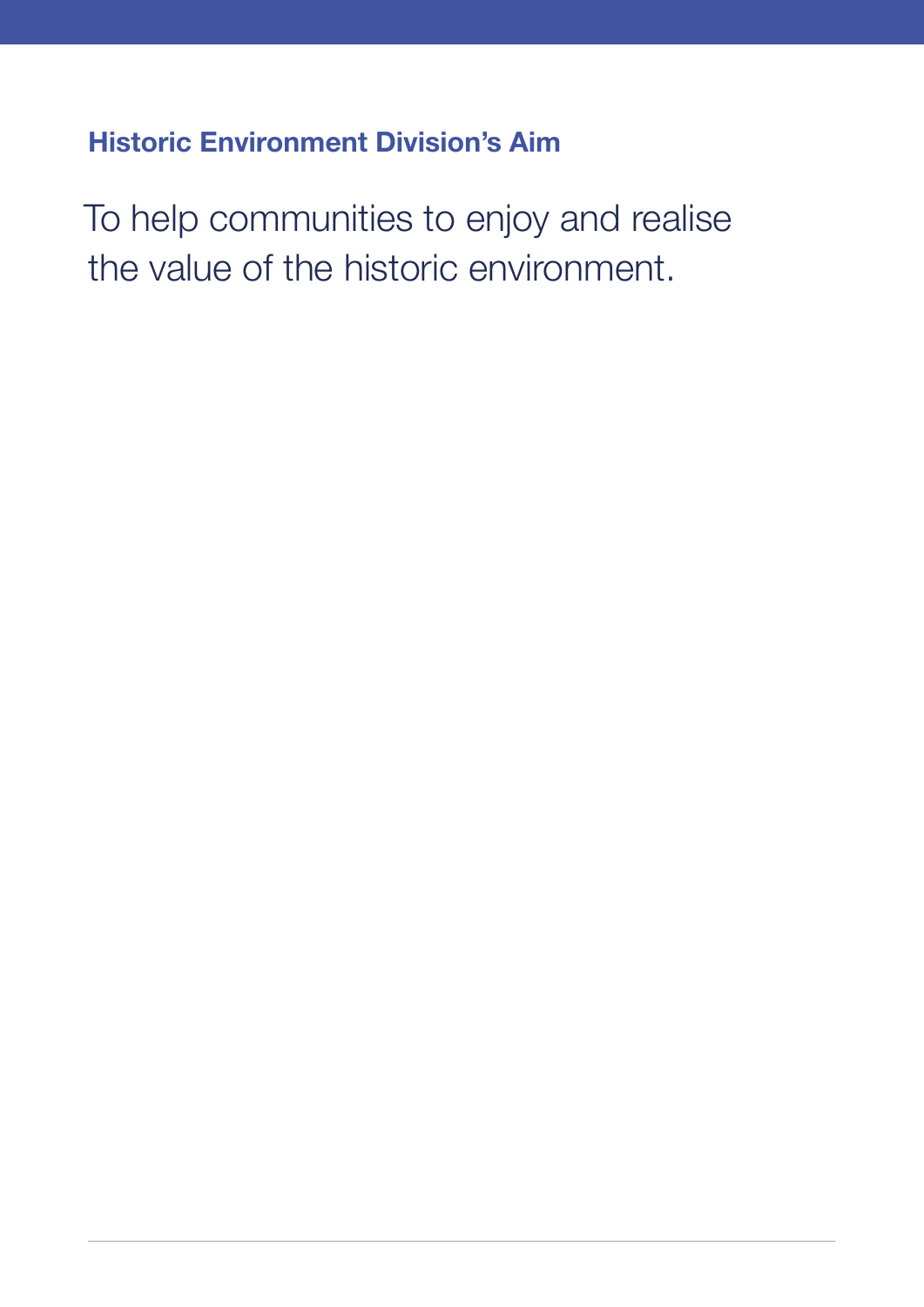# **Contents**

| 1 The Village Catalyst Programme                    | $\overline{4}$ |
|-----------------------------------------------------|----------------|
| 2 Routes of Support                                 | $\overline{4}$ |
| 3 Where are you on the programme?                   | 5              |
| 4 Requirements for successful delivery applications | $\overline{7}$ |
| 5 Site works                                        | $\overline{7}$ |
| 8 Approach to work                                  | 8              |
| 8 Where to get application forms                    | 8              |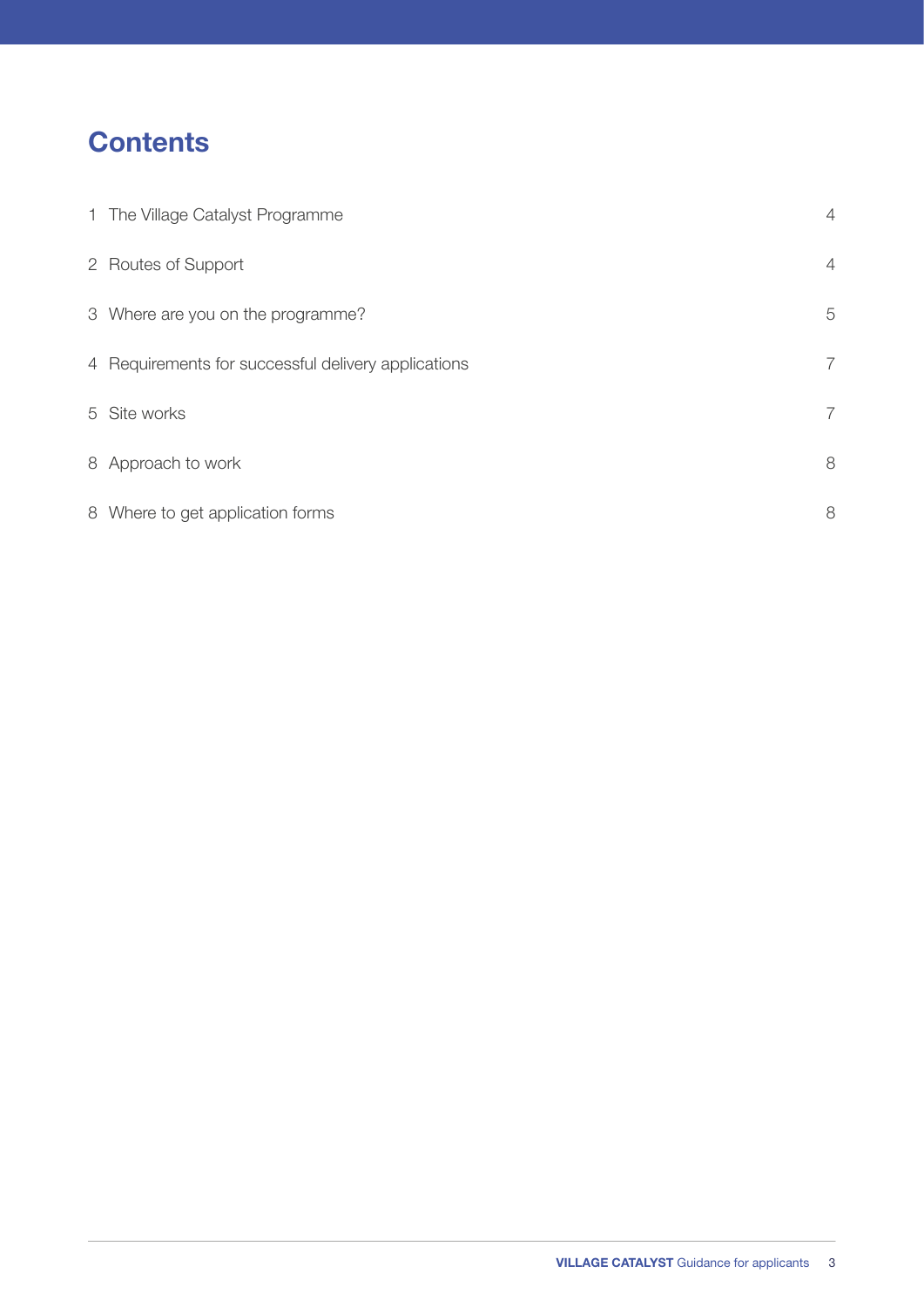## <span id="page-3-0"></span>The Village Catalyst

This grant scheme is a partnership initiative between the Department for Communities (DfC), the Architectural Heritage Fund (AHF), the Department for Agriculture Environment and Rural Affairs (DAERA) and the Northern Ireland Housing Executive (NIHE).

Applications are invited from charities, social enterprise and other not for profit groups in rural villages of less than 5,000 people, who want to tackle rural poverty and social isolation in their area, by developing a sustainable use for a disused historic building<sup>1</sup> in their village. You can see examples of projects supported in the pilot on DfC's website.

With your agreement, we will inform the The National Lottery Heritage Fund (NLHF) of all applications to this programme as, in the preceding pilot, many projects also applied for their support. If you are thinking of applying to them, they recommend early engagement.

Awards will be made based upon an assessment of your application form and will be subject to the funds available to the partnership in each financial year.

## Three Routes of Support

This grant programme has been designed to support you through the work of identifying developing and delivering a suitable project.

• Funding of up to £10k is available to support you to carry out **project viability** work. This support is administered by the

 Architectural Heritage Fund, on behalf of the partnership. This is to help your organisation look at potential uses for a building and at its current condition, and to produce a report to a standard template

- Funding of up to £20k is available to support you to carry out **project** development work covering some of the costs of developing and co-ordinating a project and taking it towards the start of work on site. This support is also administered by the Architectural Heritage Fund. To qualify, an organisation must have established that the end use of the project is likely to be viable
- Funding of up to £200k is available to support you to carry out project delivery i.e capital works on site to enable the historic building to deliver a sustainable use that helps to tackle rural poverty and social isolation. This support is administered by DfC. It seeks to make up an identified funding shortfall between project costs and community resources available to support the project. With limited annual funding available, communities that can show that they have exhausted all alternative support routes and do not seek the full amount available will be marked more highly at assessment stage

We envisage that most projects will take up to one year to work through each stage.

<sup>1</sup> Listed buildings or historic buildings of merit within a Conservation Area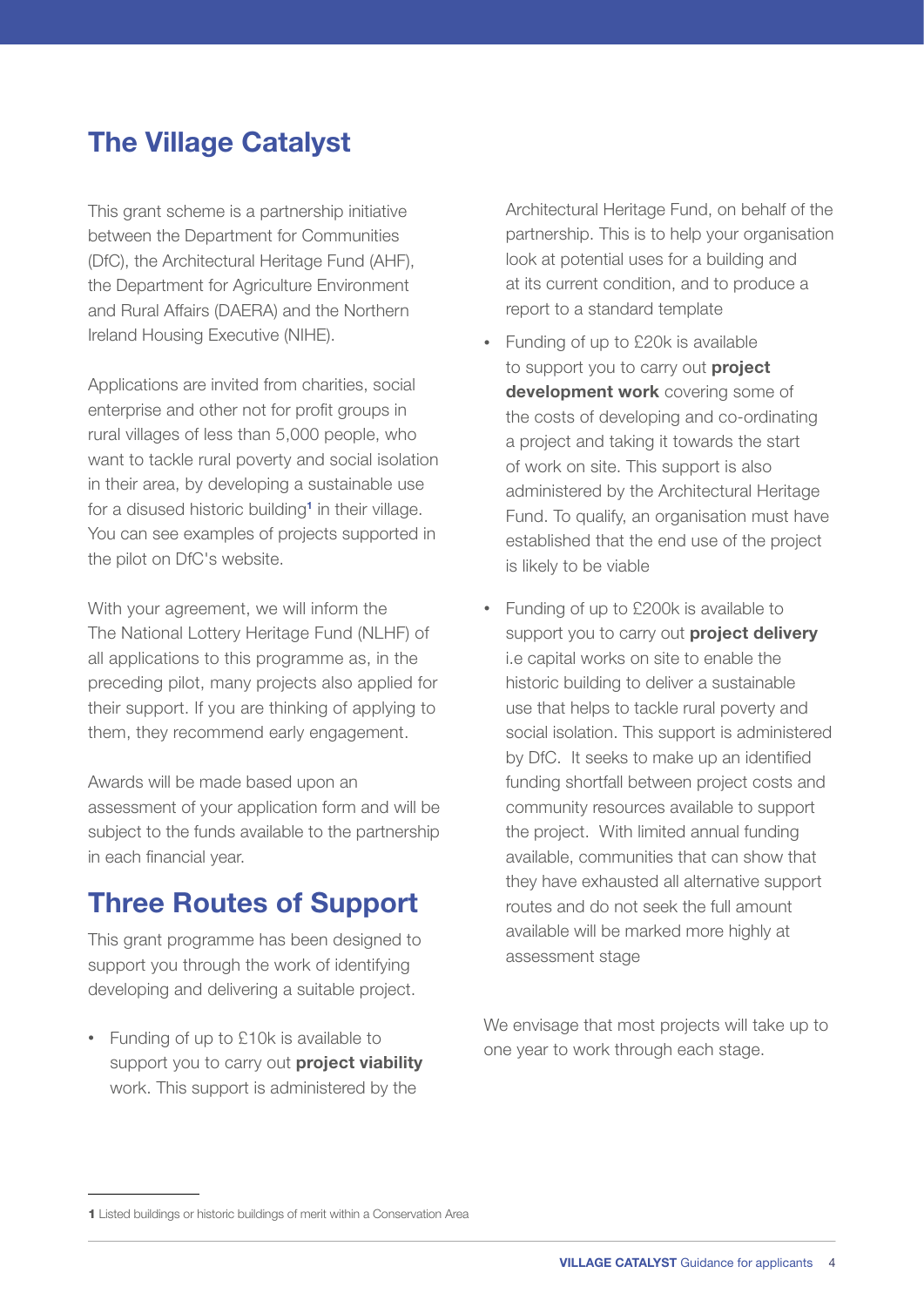## <span id="page-4-0"></span>VIABILTY SUPPORT

Up to £10k

To consider potential uses for a building and its current condition, and compile a report summarising your findings of the feasibility of your plans for the building to a standard template.

Apply at: ahfund.org.uk

#### DEVELOPMENT **SUPPORT**

Up to £20k

To cover some of the costs of developing and coordinating a project and taking it towards the start of work on site (drawings, approvals, fundraising etc).

Request application form at: v[illagecatalystsupport@](mailto:Villagecatalystsupport%40communities-ni.gov.uk?subject=) [communities-ni.gov.uk](mailto:Villagecatalystsupport%40communities-ni.gov.uk?subject=)

#### DEVELOPMENT WORKS

If you do not need our support at this stage please still tell us about your scheme if you intend to apply in future for Delivery Support.

Request application form at: v[illagecatalystsupport@](mailto:Villagecatalystsupport%40communities-ni.gov.uk?subject=) [communities-ni.gov.uk](mailto:Villagecatalystsupport%40communities-ni.gov.uk?subject=)

#### DELIVERY SUPPORT Up to £200k

To cover a shortfall between project costs and community resources to carry out capital works to a historic building to deliver a use that helps to tackle rural poverty and social isolation.

Request application form at: v[illagecatalystsupport@](mailto:Villagecatalystsupport%40communities-ni.gov.uk?subject=) [communities-ni.gov.uk](mailto:Villagecatalystsupport%40communities-ni.gov.uk?subject=)

## Where are you on this three stage process of: Viability assessment; Project Development; or Project Delivery?

You can apply for support for any of these phases. We will consider your application and may ask you to carry out further viability or development work before accepting your application for detailed assessment. We will, however, only support applications that seek to tackle rural poverty and social isolation in villages by providing a sustainable community use for disused historic buildings.

### Are you just starting out?

You should consider if you need support to develop and test your ideas and ensure that they will be viable.

• All applications for viability support must be made directly to the Architectural Heritage Fund (AHF) via their online application process [\(Northern Ireland](https://ahfund.org.uk/grants/northern-ireland/)  [| The Architectural Heritage Fund](https://ahfund.org.uk/grants/northern-ireland/)  **[\(ahfund.org.uk\)](https://ahfund.org.uk/grants/northern-ireland/).** You will receive an acknowledgement. We recommend that you engage with AHF's NI Support Officer before submitting your application

### Have you established that your project is Viable but need to develop the project further?

You should consider if you need support to develop your proposal.

• Applications for **development support** must be made to DfC using an application form that will be sent to you upon request. This will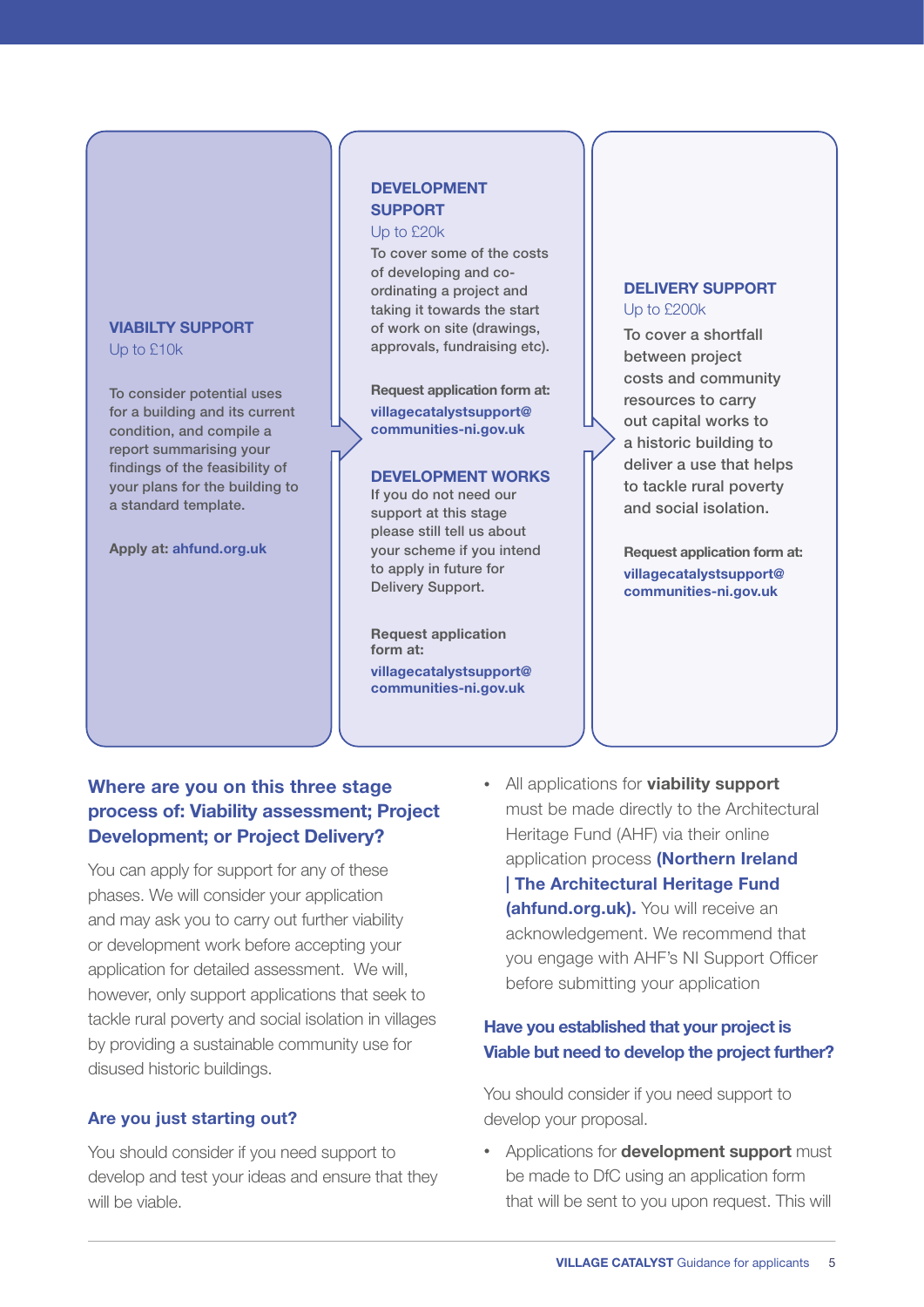then be considered by the partnership and if accepted your form will be passed to the Architectural Heritage Fund. We recommend that you engage with AHF's NI Support Officer before submitting your application. We may reject your application at this stage because it does not fit with the required outcomes, or is deemed a low priority relative to other applications. We envisage that up to five projects will be supported at this stage in each of the initial two years of the programme. If considered suitable to progress, AHF will be asked to consider your application relative to their grant standards. In some cases they may require you to undertake more viability work. Your award from AHF will be time bound with key milestones

• You may not need financial assistance from us for development work this year if, for example, you have received support from another funder for this purpose or have sufficient reserves, but, if you are considering applying for delivery support from us in future years we would still like to be aware of your project. Details should be provided to DfC using an application form that will be sent to you upon request. If we feel that it is likely to align with our required outcomes, we will pass your details to the AHF who will engage with you to support your investment readiness. In such cases a 'Terms of Engagement' letter may be sent to you setting out the key requirements of this engagement (i.e. level of commitment; time period- including alignment with other funder time requirements; procurement rules on appointment of consultants<sup>2</sup>; baseline wellbeing and economic data for later comparison; etc)

- As you develop your proposals we will expect your consultant to liaise with HED's architects to ensure that the detail of your proposal complies not just with planning policy but with our published grant standards (Historic Environment Fund [advisory standards | Department for](https://www.communities-ni.gov.uk/publications/historic-environment-fund-advisory-standards)  [Communities \(communities-ni.gov.uk\)](https://www.communities-ni.gov.uk/publications/historic-environment-fund-advisory-standards)
- By the end of this stage you should have the following work completed:
	- A design that has been agreed in detail with HED and has received planning, listed building consent (as necessary) and building control approvals
	- A business case that has been reviewed by the AHF
	- All sources of potential funding have been sought and a funding package for the project has been identified
	- Working drawings for the project have been drawn up and the project is ready to go to tender

#### Are you ready to deliver your project?

- Applications for **delivery support** that have engaged with the AHF during the development stage will be presented by them to the Project Board once they consider them to be sufficiently developed. You will not have to fill out a separate application form
- Applications for delivery support that have not engaged with the AHF can be considered by the Project Board. This must be made to DfC using an application form that will be sent to you upon

<sup>2</sup> These need to be appointed following a competitive process. We will also require your lead consultant to be conservation accredited i.e. on the RIBA Consevation Registrant list or possessing an accreditation equal to or greater than this.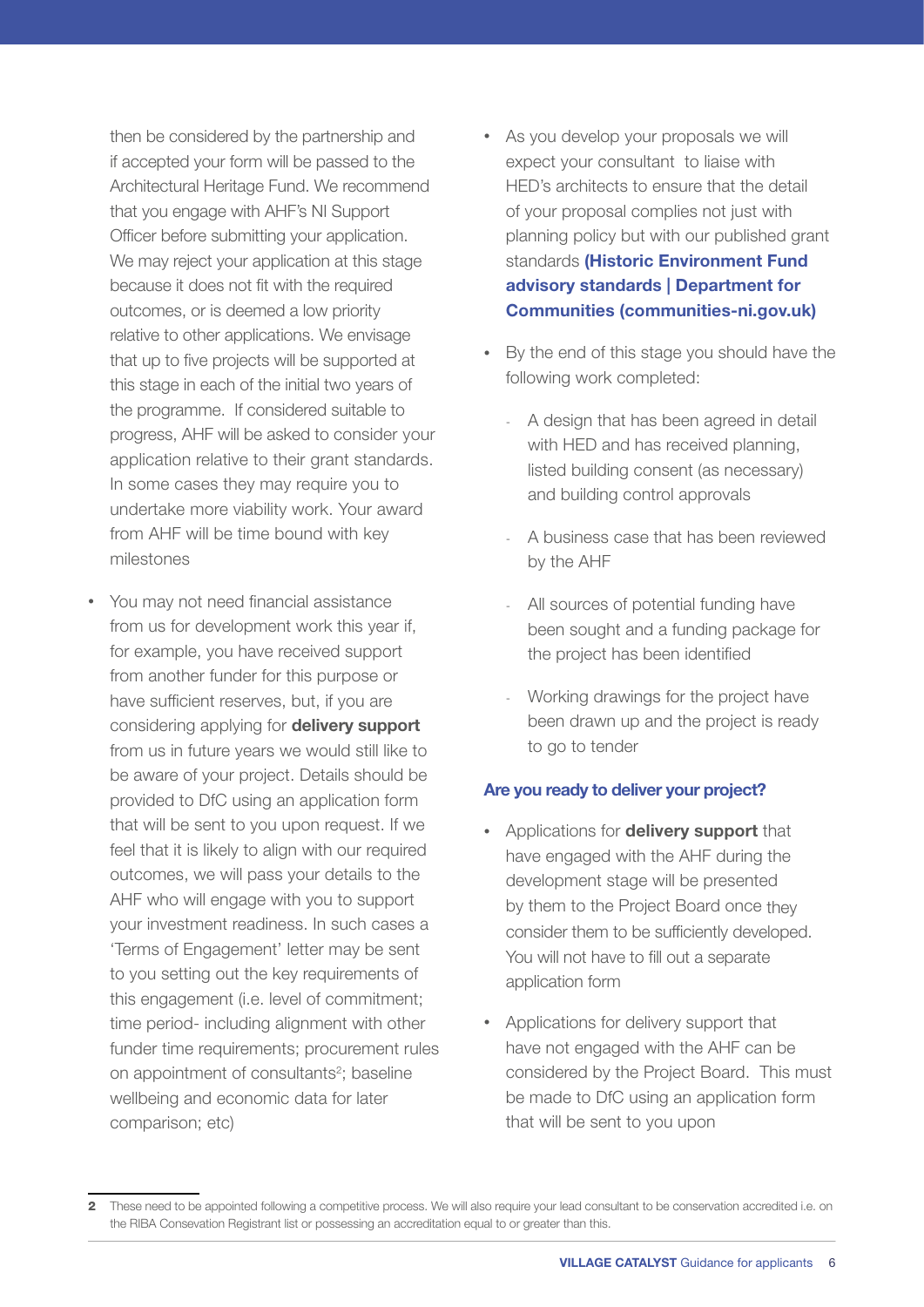<span id="page-6-0"></span> request. Your application can be submitted support – particularly the need to appoint at any time, but must be able to demonstrate that you have completed the development stage, have all approvals and are ready to go to tender. If we feel that your project is likely to align with required outcomes but is not yet ready for delivery support, then we will pass your details to the AHF for consideration of a Project Development Grant. We strongly advise that you engage with us in advance of submitting a delivery stage application, to ensure that your scheme has the best chance of success. We envisage that up to three projects will

be supported at this stage in each of the initial two vears and that this number will rise towards the end of the intended five year programme

- There are two possible outcomes from the Project Board assessment at this stage:
	- Project assessment ranks highly against scoring framework and merits funding
	- Project fails to meet the quality threshold for funding, or is of insufficient merit to justify award from funding available this year - application rejected
- Rejection in one year will not preclude the consideration of a revised or further developed proposal in subsequent years

## **Successful Applications** for Delivery Support

We will inform you if your project has been passed for delivery support. We will ask you to seek prices for the work to allow a Letter of Offer to be calculated. Please note that our offer will not issue to you until these prices have been received. We will remind you of the procurement rules associated with government builders based upon a competitive process and the provision of suitable insurance. We will remind you of your duties in respect of the Construction Design Management regulations, the Buildsafe NI Initiative, and the controls surrounding seasonal animals and bats. You may also need to provide data on your organisation for inclusion in the Government Funders Database if it is not already recorded on this.

With your agreement other funders identified for the scheme will be informed of the project's success at this stage.

On receipt of your tender information, we will draw up a letter of offer based upon the shortfall between identified funding for the project and the tendered price (including consultant's fees). This will be capped at £200k. We will require your consultant team to include a quantity surveyor to ensure that the sometimes complex payment arrangements between funders is efficiently managed once the project commences on site.

Work must not start before you have received a letter of offer from us.

## Site Works

We will ask you to arrange a funders meeting at the start of your project and agree payment protocols. In most cases it is expected that this will result in agreement that each funder will pay a standard percentage of the total cost at each interim payment request. This will be based upon the proportion each funder is contributing to the total cost.

Our Conservation Architect will monitor the progress of your works to ensure that they are being carried out to the agreed standard.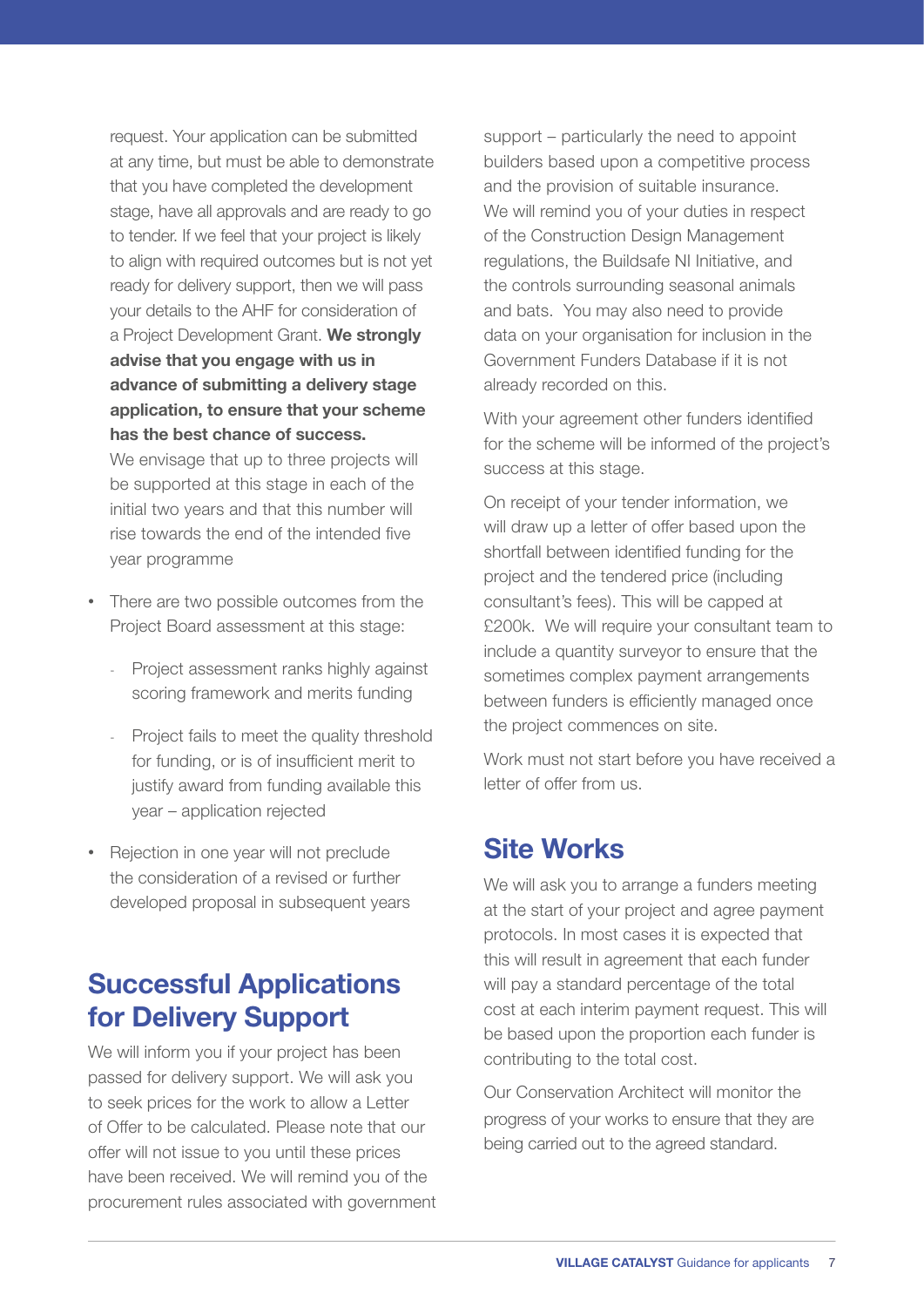## Approach to Work

We will seek work that complies with BS 7913:2013 'Guide to the Conservation of Historic Buildings'. Proposals that are clear on this will be ranked higher than others. In summary:

- proposals should be based upon a clear understanding of the significance of the building
- proposals should demonstrate a full understanding of the constituent materials and the origin of the problem
- they should be the minimum necessary to stabilise and conserve the building
- they should seek to use traditional materials and matching repair techniques
- work should be legible i.e. repairs should be carried out without any attempt to disguise them, but should not be unduly obtrusive or unsympathetic

• alterations should be designed to minimise their impact on the significance of the building, and avoid losing features that contribute to that significance

## Application Forms

The following application forms are available upon request:

- Village Catalyst Viability Support Application, see electronic form at **Northern Ireland** [| The Architectural Heritage Fund](https://ahfund.org.uk/grants/northern-ireland/)  [\(ahfund.org.uk\)](https://ahfund.org.uk/grants/northern-ireland/)
- Village Catalyst Development Support Application (use this also for applications that are not seeking financial support), please e-mail [villagecatalystsupport@](mailto:villagecatalystsupport%40communities-ni.gov.uk?subject=) [communities-ni.gov.uk](mailto:villagecatalystsupport%40communities-ni.gov.uk?subject=)
- Village Catalyst Delivery Support Application, please e-mail [villagecatalystsupport@](mailto:villagecatalystsupport%40communities-ni.gov.uk?subject=) [communities-ni.gov.uk](mailto:villagecatalystsupport%40communities-ni.gov.uk?subject=)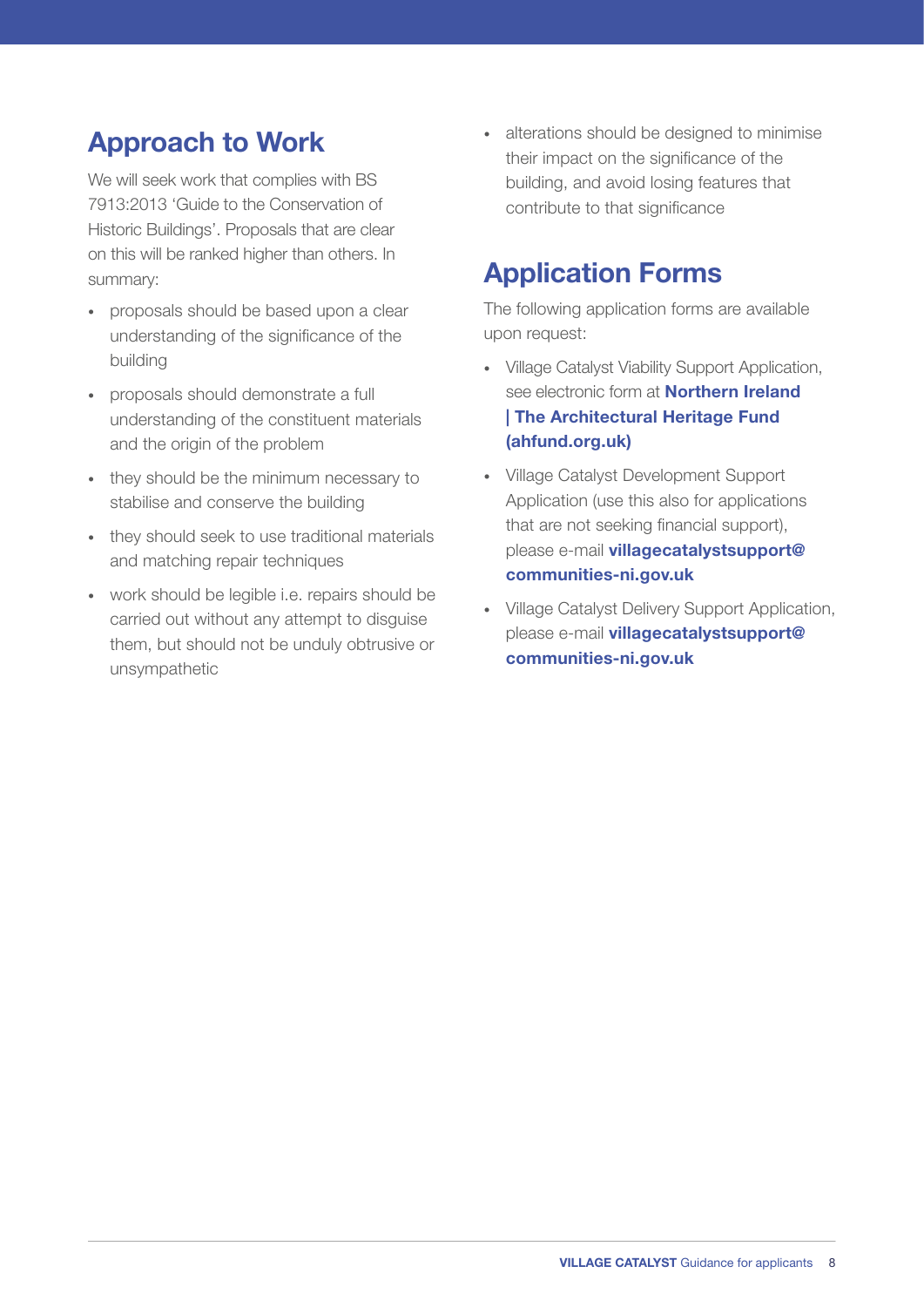# Thank you for considering the Village Catalyst Grant Scheme

- 
- 
- 
- -
	-
	-
	-